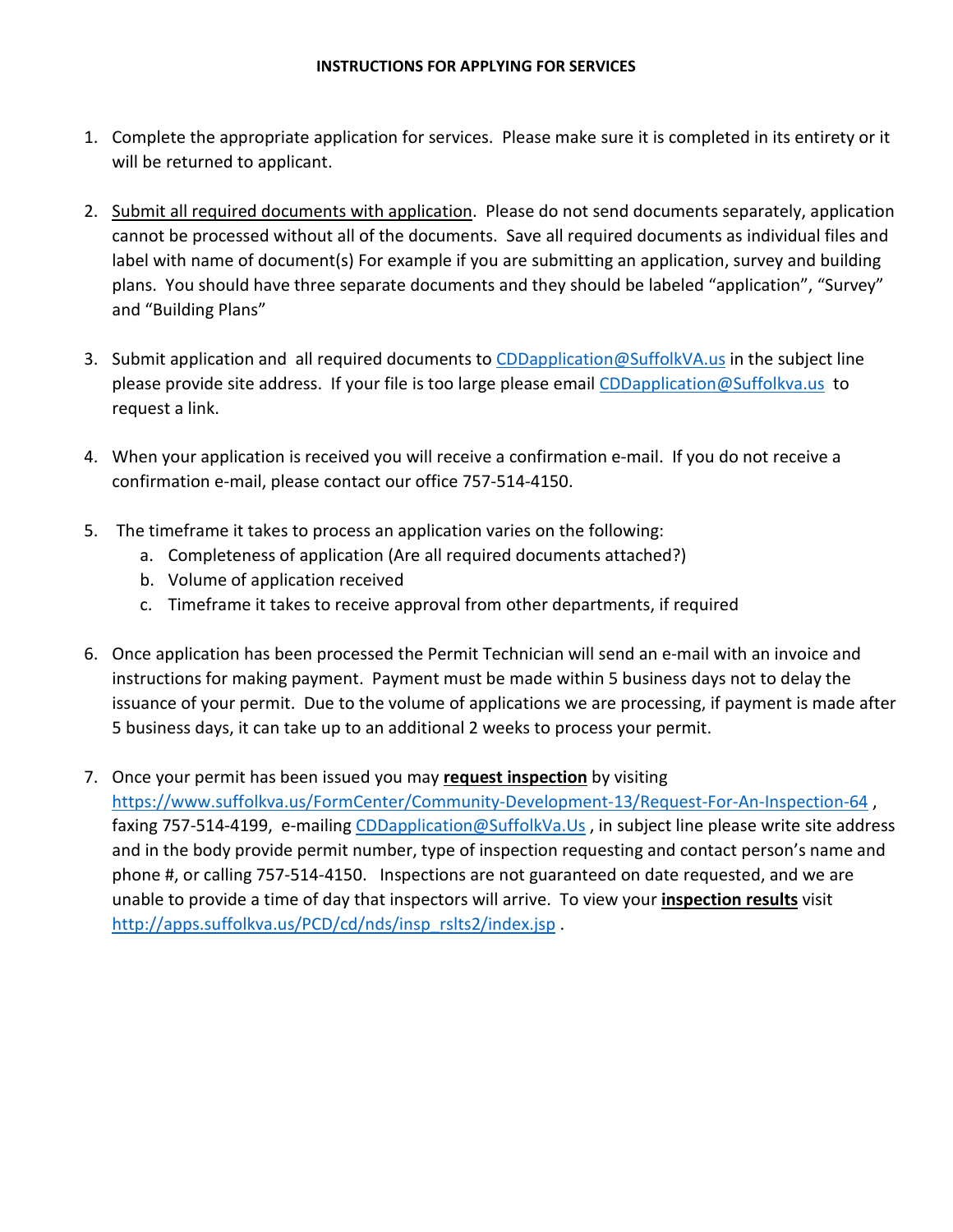| <b>NEWCHO ISAS SUFFOLK IN</b><br><b>City of Suffolk</b><br><b>VIRGINIA</b>                                                                                       |                      |                                                                         |        |                                                         |               | <b>Department of Planning &amp; Community Development</b><br>442 W. Washington St., Ste. 1084A, Suffolk, VA 23434<br>Phone: (757) 514-4150<br>Fax: (757) 514-4199<br>Email: cddapplication@suffolkva.us<br>Website: www.suffolkva.us |                      |                                          |                                                           |        |                            |           |                                       |  |
|------------------------------------------------------------------------------------------------------------------------------------------------------------------|----------------------|-------------------------------------------------------------------------|--------|---------------------------------------------------------|---------------|--------------------------------------------------------------------------------------------------------------------------------------------------------------------------------------------------------------------------------------|----------------------|------------------------------------------|-----------------------------------------------------------|--------|----------------------------|-----------|---------------------------------------|--|
| <b>ZONING APPLICATION</b>                                                                                                                                        |                      |                                                                         |        |                                                         |               |                                                                                                                                                                                                                                      |                      |                                          |                                                           |        |                            |           |                                       |  |
| <b>Building Permit #:</b>                                                                                                                                        |                      |                                                                         |        |                                                         |               |                                                                                                                                                                                                                                      | Map#:                |                                          |                                                           |        | Acct#:                     |           |                                       |  |
| <b>Type of Work:</b> $\Box$ Fence $\Box$ Accessory Structure less than 257 sqft $\Box$ Amending Existing Permit #<br>$\Box$ Other: $\Box$ Other: $\Box$ Other:   |                      |                                                                         |        |                                                         |               |                                                                                                                                                                                                                                      |                      |                                          |                                                           |        |                            |           |                                       |  |
| SITE LOCATION (Include unit/lot#):                                                                                                                               |                      |                                                                         |        |                                                         |               |                                                                                                                                                                                                                                      |                      |                                          |                                                           |        |                            |           |                                       |  |
|                                                                                                                                                                  |                      | SUBMITTED BY: □ OWNER □ AGENT □ CONTRACTOR<br>CITY of SUFFOLK License # |        |                                                         |               |                                                                                                                                                                                                                                      |                      |                                          |                                                           |        |                            |           |                                       |  |
|                                                                                                                                                                  |                      | <b>DPOR Contractors License#</b>                                        |        | Class $\Box A / \Box B / \Box C$<br>(must be 10 digits) |               |                                                                                                                                                                                                                                      |                      |                                          |                                                           |        |                            |           |                                       |  |
|                                                                                                                                                                  |                      | <b>Property Owner Name:</b><br><b>Owner Address:</b>                    |        |                                                         |               |                                                                                                                                                                                                                                      |                      |                                          |                                                           |        |                            |           |                                       |  |
|                                                                                                                                                                  |                      | <b>Owner Phone Number:</b>                                              |        |                                                         |               |                                                                                                                                                                                                                                      |                      |                                          |                                                           |        |                            |           |                                       |  |
|                                                                                                                                                                  |                      | <b>Applicant Name:</b>                                                  |        |                                                         |               |                                                                                                                                                                                                                                      | <b>Company Name:</b> |                                          |                                                           |        |                            |           |                                       |  |
| CONTRACTOR OR AGENT                                                                                                                                              | <b>Address:</b>      |                                                                         |        |                                                         |               | City:                                                                                                                                                                                                                                |                      |                                          |                                                           | State: |                            | Zip Code: |                                       |  |
|                                                                                                                                                                  | <b>Phone Number:</b> |                                                                         |        |                                                         |               | <b>Email Address:</b>                                                                                                                                                                                                                |                      |                                          |                                                           |        |                            |           |                                       |  |
|                                                                                                                                                                  | Type of              | Type:                                                                   |        |                                                         | <b>Height</b> |                                                                                                                                                                                                                                      |                      | Will the fence<br>Open/Closed            |                                                           |        | <b>Is Survey Attached?</b> |           |                                       |  |
| <b>Work</b><br>Fence                                                                                                                                             |                      | (Wood, Aluminum, etc)                                                   |        |                                                         |               |                                                                                                                                                                                                                                      |                      | surround a pool?*                        |                                                           |        |                            |           |                                       |  |
| *If fence is surrounding a pool an Application for Services building and Pool Fence Affidavit must be completed in<br>Lieu of the Zoning Application.<br>$-OR -$ |                      |                                                                         |        |                                                         |               |                                                                                                                                                                                                                                      |                      |                                          |                                                           |        |                            |           |                                       |  |
| Type of<br><b>Work</b>                                                                                                                                           |                      | <b>Type of Accessory</b>                                                | Length | Width                                                   |               | <b>Height</b>                                                                                                                                                                                                                        |                      | <b>Total</b><br><b>Square</b><br>Footage | <b>Accessory</b><br><b>Structure</b><br>Form<br>Attached? |        | <b>Survey</b><br>Attached? |           | Picture/<br><b>Plans</b><br>Attached? |  |
| Complete<br>for<br>Accessory<br><b>Dwelling</b>                                                                                                                  |                      |                                                                         |        |                                                         |               |                                                                                                                                                                                                                                      |                      |                                          |                                                           |        |                            |           |                                       |  |
| Sign reface include drawings and show location.<br>Description of work being performed:                                                                          |                      |                                                                         |        |                                                         |               |                                                                                                                                                                                                                                      |                      |                                          |                                                           |        |                            |           |                                       |  |
| Estimated Value of work: \$                                                                                                                                      |                      |                                                                         |        |                                                         |               |                                                                                                                                                                                                                                      |                      |                                          |                                                           |        |                            |           |                                       |  |
| *Please make sure application is completed in its entirety<br>Page 1 of 2<br>Rev 5/19/21                                                                         |                      |                                                                         |        |                                                         |               |                                                                                                                                                                                                                                      |                      |                                          |                                                           |        |                            |           |                                       |  |